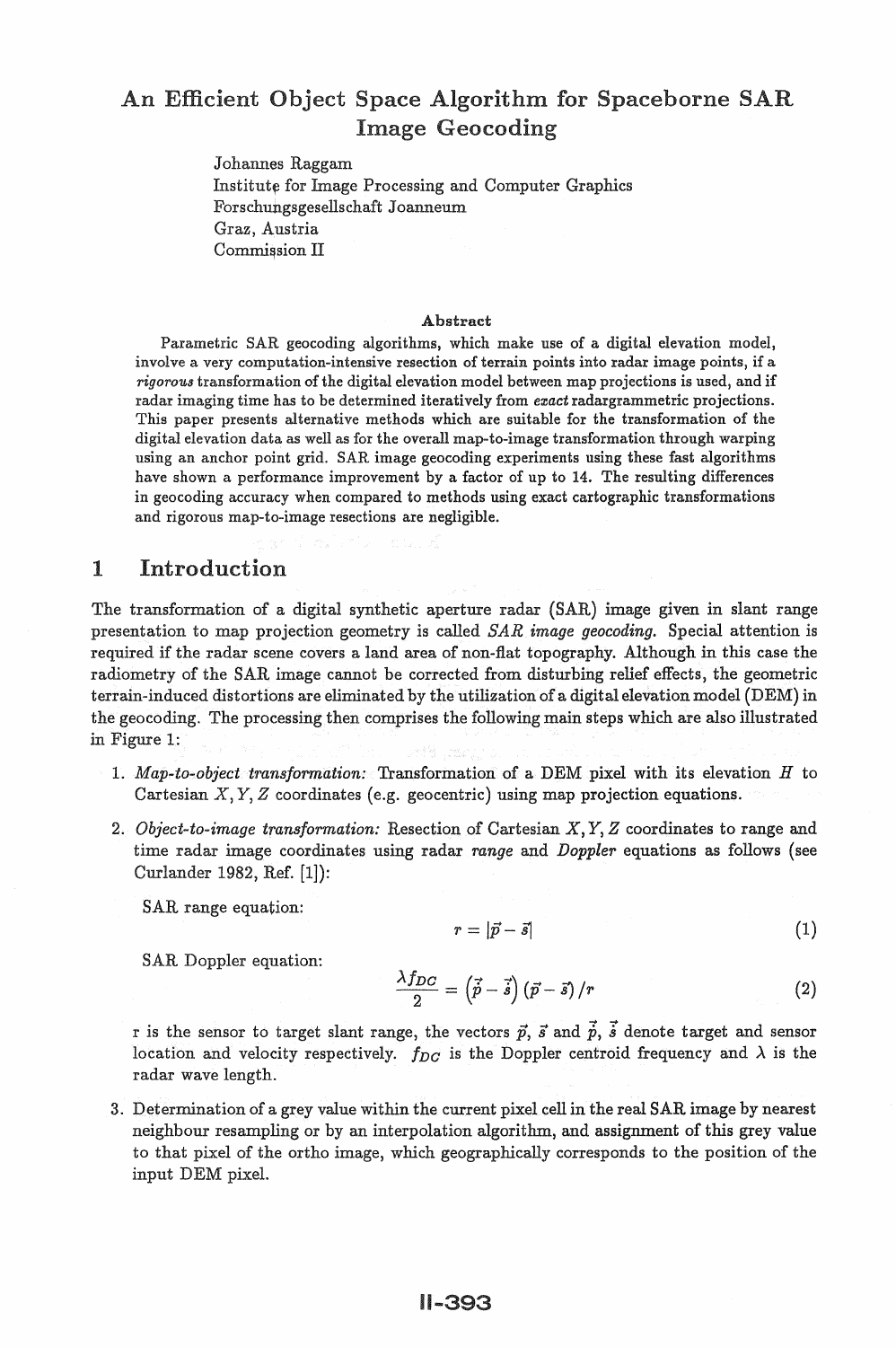

Figure 1: Principle of radar image geocoding.

Thus radar image geocoding generally requires the definition of a mathematical (parametric) relation<sup>1</sup> between a point on ground (coordinate triplet in object space) and a corresponding position of the sensor and, consequently, the corresponding point in the SAR image (coordinate pair in image space). Various algorithms for SAR image geocoding, which utilize a DEM and which follow the rigorous method sketched above have been published in the literature. A review of geocoding algorithms can be found in Raggam, Strobl and Triebnig (1986, Ref. [2]).

In particular, the map-to-image transformation (compare Figure 1) comprises CPU-time consuming processing steps since

- costly cartographic mapping equations may have to be applied to each pixel of the DEM in the transformation of DEM raster points to 3D Cartesian coordinates;
- the sensor position (or the SAR image azimuth coordinate, respectively) which corresponds to the imaged object point has to be computed from an iterative solution of radar range and Doppler equation.

More efficient, approximative methods for map-to-image transformation will be presented in this paper. These methods are based on the concept of replacing rigorous equations by approximative and/or interpolative ones. This concept is based on the use of a grid of anchor points and bilinear interpolation. The time-consuming rigorous equations are only evaluated for the anchor points. As will be shown, this method only causes negligible inaccuracies.

<sup>&</sup>lt;sup>1</sup>A radargrammetric treatment of *airborne* SAR may neglect earth curvature and rotation as acceptable approximation. Cartesian *X, Y, Z* then coincide with  $X_m, Y_m$  and elevation *H*, i.e. the map-to-object transformation essential for spaceborne SAR can be skipped.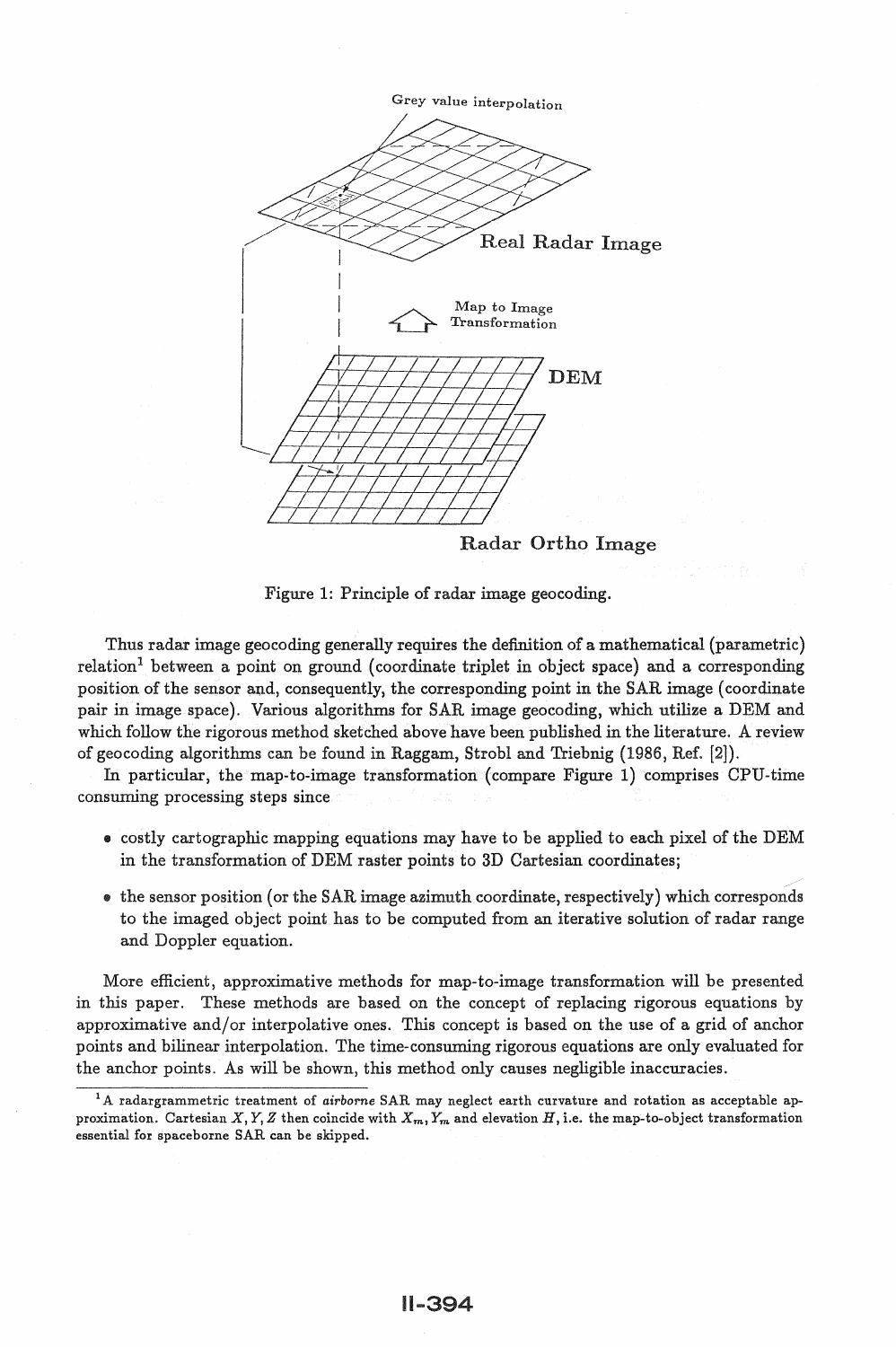# 2 Interpolative Cartographic Transformation of DEM

### 2.1 Description of Method

The problem of transforming aDEM, or like in this case the transformation of map projection coordinates  $X_m, Y_m, H$  to 3D Cartesian coordinates  $X, Y, Z$ , is not specific for SAR geocoding but also important in other cartographic applications.

Experiments have been made to study the possibility of using a bilinear interpolation based on a grid of anchor points to speed up this DEM transformation. Their goal was to perform the exact cartographic mapping only for the points of the anchor point grid and to use bilinear interpolation for the points in the grid cells.

For each pixel the final  $X, Y, Z$  coordinate values are computed as the sum of the coordinates for zero height  $(X_0, Y_0, Z_0)$  and of a proper correction factor for terrain elevation, i.e. the product of the elevation  $(H)$  and the elevation coefficient  $(h_X,h_Y,h_Z)$ :

$$
X = X_0 + H \cdot h_X
$$
  
\n
$$
Y = Y_0 + H \cdot h_Y
$$
  
\n
$$
Z = Z_0 + H \cdot h_Z
$$
\n(3)

By means of bilinear interpolation the variables  $X_0, Y_0, Z_0$  as well as coefficients of elevation  $h_X, h_Y, h_Z$  can be interpolated from anchor point information for each pixel to be transformed. Then equations 3 can be used for the determination of the Cartesian  $X, Y, Z$  coordinates.

#### 2.2 Test Results

A test program to investigate the performance of this algorithm and to find out its resulting accuracy was implemented. This program computes  $X, Y, Z$  Cartesian coordinates for an interpolation grid cell using both bilinear interpolation and the rigorous mapping relations. The interpolation utilizes the rigorously transformed  $X, Y, Z$  coordinates of the four corner points of the grid cell and, in addition, the coefficients  $h_X, h_Y, h_Z$ , which are computed for these points.

This test program was applied to the Gauss-Krueger map projection (data of a DEM covering a test area around the city of Bonn, FRG). Various assumptions for the mesh sizes in the anchor point grid were made. For each pixel Cartesian  $X, Y, Z$  coordinates were determined twice, once in the rigorous way and once using the interpolative method.

Comparing the two resulting coordinate data sets it became obvious that the biggest differences always occured in the center point of the interpolation grid cell. This is due to the earth curvature effect which is neglected by the bilinear interpolation in the grid cell. Table 1 shows a summary of the maximum location errors at the center points. With a grid spacing of 2 km, e.g., the maximum location error is 0.16 meters and with a grid spacing of 4 km it is 0.63 meters.

On a VAX  $11/750$  computer the procedure under discussion was applied to the whole DEM with an extension of 455 by 480 pixels and a pixel spacing of 50 meters. The result was compared to the rigorously transformed DEM.

According to the experiences gained in the test run, the spacing of the anchor point grid for this test area was set to 4000 meters, which resulted in a sample rate of 80 by 80 DEM pixels. Consequently, the number of anchor points necessary to cover the whole DEM area is 7 by 7 nodes.

The application of the rigorous procedure led to a CPU time consumption of about *56 CPU minutes,* while the interpolation approach took about 7 *minutes and 55 seconds.* Therefore, CPU time can be reduced by a factor of approximately 7 for this task without any relevant loss of accuracy. Thus the algorithm becomes well suitable to be implemented also on computer workstations or mini-computers.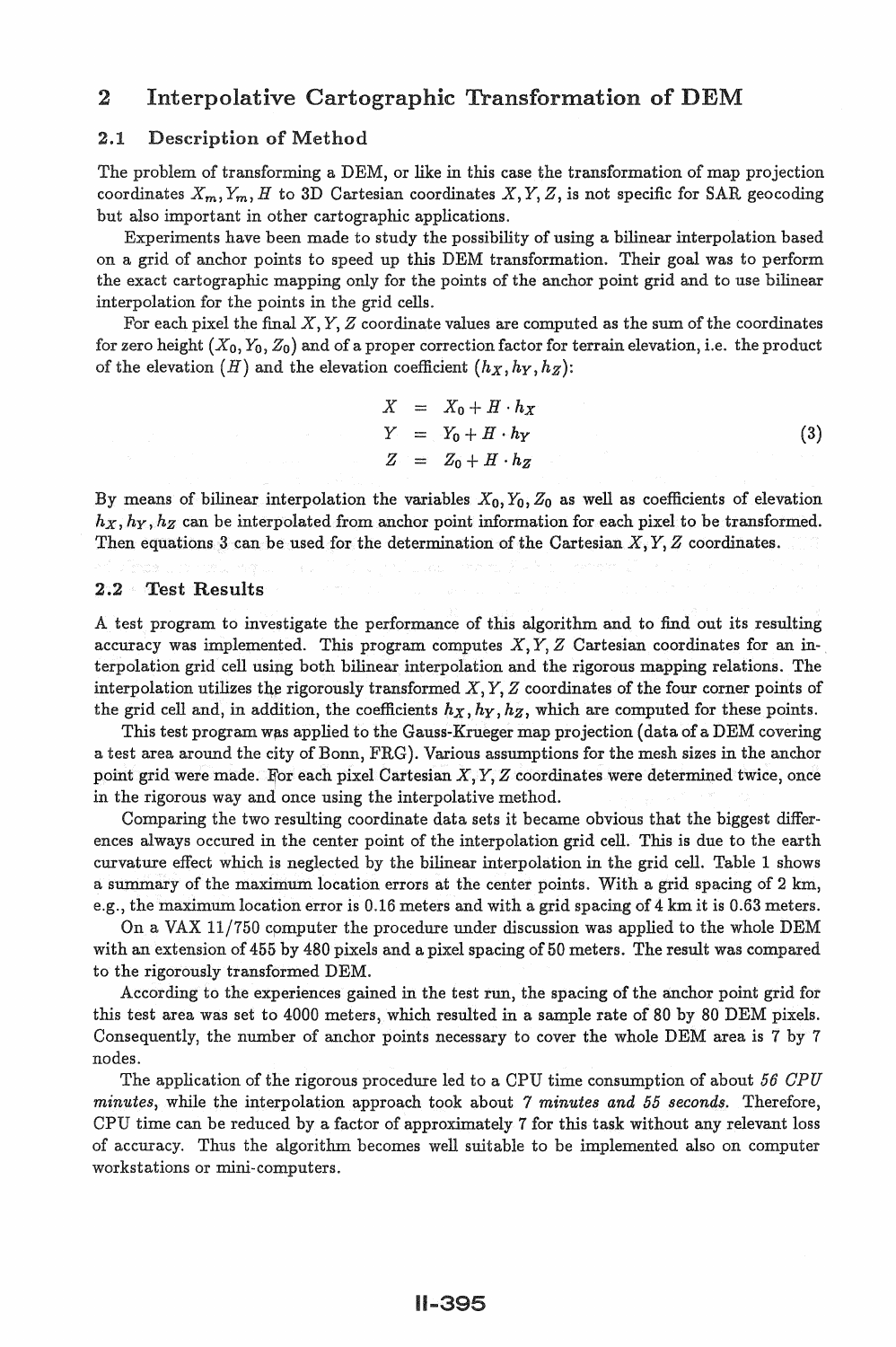Table 1: Maximum location errors when using bilinear interpolation instead of map projection equations for the transformation of Gauss-Krueger coordinates to geocentric  $X, Y, Z$  coordinates.

| Grid size | Max. location error |  |  |
|-----------|---------------------|--|--|
| (meters)  | (meters)            |  |  |
|           |                     |  |  |
| 1000      | 0.04                |  |  |
| 2000      | 0.16                |  |  |
| 3000      | 0.35                |  |  |
| 4000      | 0.63                |  |  |
| 5000      | 0.98                |  |  |
| 6000      | 1.41                |  |  |

## 2.3 Relevance for SAR Geocoding

For a spaceborne sensor the maximum location errors of interpolated object points, which are summarized in Table 1, are fully acceptable since geometric capabilities of SAR instruments, i.e. typical SAR processor location accuracies, are in the range of tens to even hundreds of meters. A high amount of disk space has to be allocated, because each DEM pixel of the original DEM, i.e. 1 integer value, has to be replaced by 3 real values, i.e. the  $X, Y, Z$  coordinates of the DEM pixel in the geocentric system, requiring 6 times the disk space of the original DEM in the case of single precision. However, in SAR image geocoding this disk space problem can easily be avoided if the transformation of the DEM pixels is not performed in a preparatory processing step, thereby creating a new data file, but in the course of the geocoding procedure for each pixel to be geolocated *without* creating a new data file for the transformed DEM. This implicit transformation of DEM points can again be done by means of the bilinear interpolation approach utilizing an anchor point grid, or, likewise, the exact transformation of DEM pixels could be implemented within the course of the geocoding procedure. In the latter case a considerable increase of CPU-time requirements would again have to be accepted.

# 3 Interpolative Correction of Terrain Effects and Geocoding of SAR Images

## 3.1 Concept of Algorithm

The principle of using exact transformations of a grid of anchor points and of using interpolation to fill the grid cells can also be applied to the correction of terrain effects and geocoding of SAR images.

The idea is to go one step further from the interpolative transformation of the DEM described in the foregoing section and perform the thorough *map-to-image* transformation using this technique. In this algorithm the requirement exists to determine radar image range and time coordinates related to an arbitrary object point by means of interpolation between anchor points containing the following information (see Figure 2):

- azimuth coordinate  $t_0$  and range coordinate  $r_0$  at reference elevation  $H_0$ .
- either azimuth and range coordinates  $(t_1$  and  $r_1)$  at the reference elevation  $H_1$  or proper elevation correction factors for azimuth and range  $(t'$  and  $r')$ .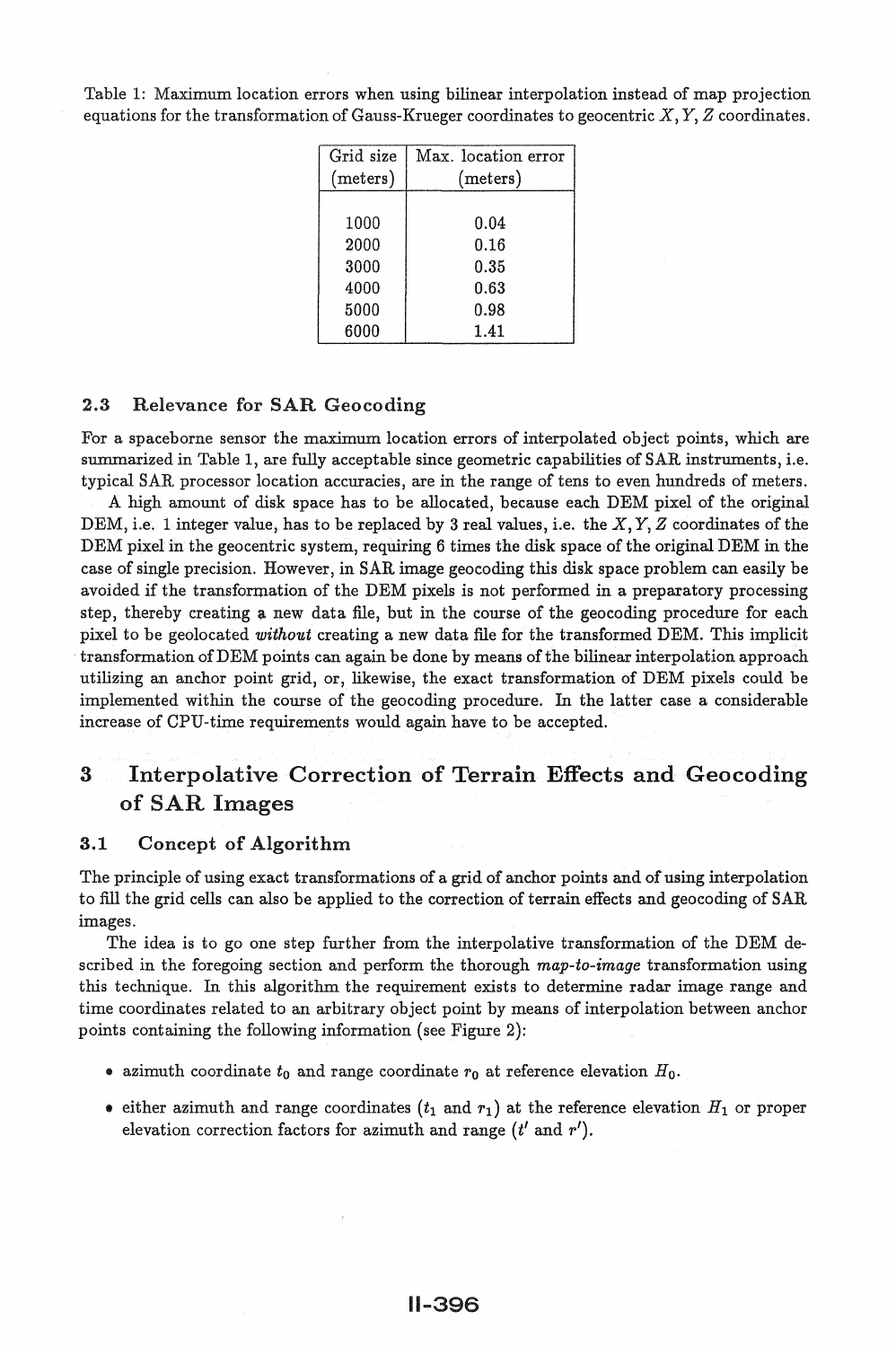

Figure 2: Interpolation of range and time coordinates  $(r, t)$  within a grid cell.

The entities  $t_0, r_0$  and  $t_1, r_1$  (or  $t', r'$  respectively) are again calculated in a rigorous preparatory procedure applied to the anchor points. Corresponding to equations 3 the algorithm assumes that meaningful radar coordinates can be calculated as the sum of interpolated coordinates at reference elevation  $H_0$  and coordinate correction due to terrain elevation  $H$  of the actual output pixel. The map-to-image transformation of an arbitrary output pixel is then performed with the following equations:

$$
t = t_0 + H \cdot t'
$$

$$
= t_0 + H \cdot (t_1 - t_0)/(H_1 - H_0) \tag{4}
$$

$$
r_{\circ} = r_0 + H \cdot r'
$$

$$
= r_0 + H \cdot (r_1 - r_0)/(H_1 - H_0) \tag{5}
$$

Here  $t_0, r_0, t', r'$  are interpolated bilinearly from the corresponding entities of the anchor points. Thus, the procedure is equivalent to a threedimensional (trilinear) interpolation between the squares at the reference elevations  $H_0$  and  $H_1$  based on the coordinate increments  $di, dj$  and elevation  $H$  (compare Figure 2).

Within a grid cell non-linearities of the SAR image coordinates as well as earth curvature effects are neglected. In order to be more accurate, one would have to consider proper corrections like discussed in section 3.3.

It is obvious, that once the anchor point information is available, map projection equations or radar projection equations are no longer necessary in this algorithm. Equations 4 and 5 could be applied to other imaging geometries if the appropriate anchor point information is provided.

### 3.2 Geocoding Accuracy

The replacement of rigorous mapping equations by the linear interpolation method described above usually results in some degradation of geocoding accuracy. This is due to neglected earth

## 11-397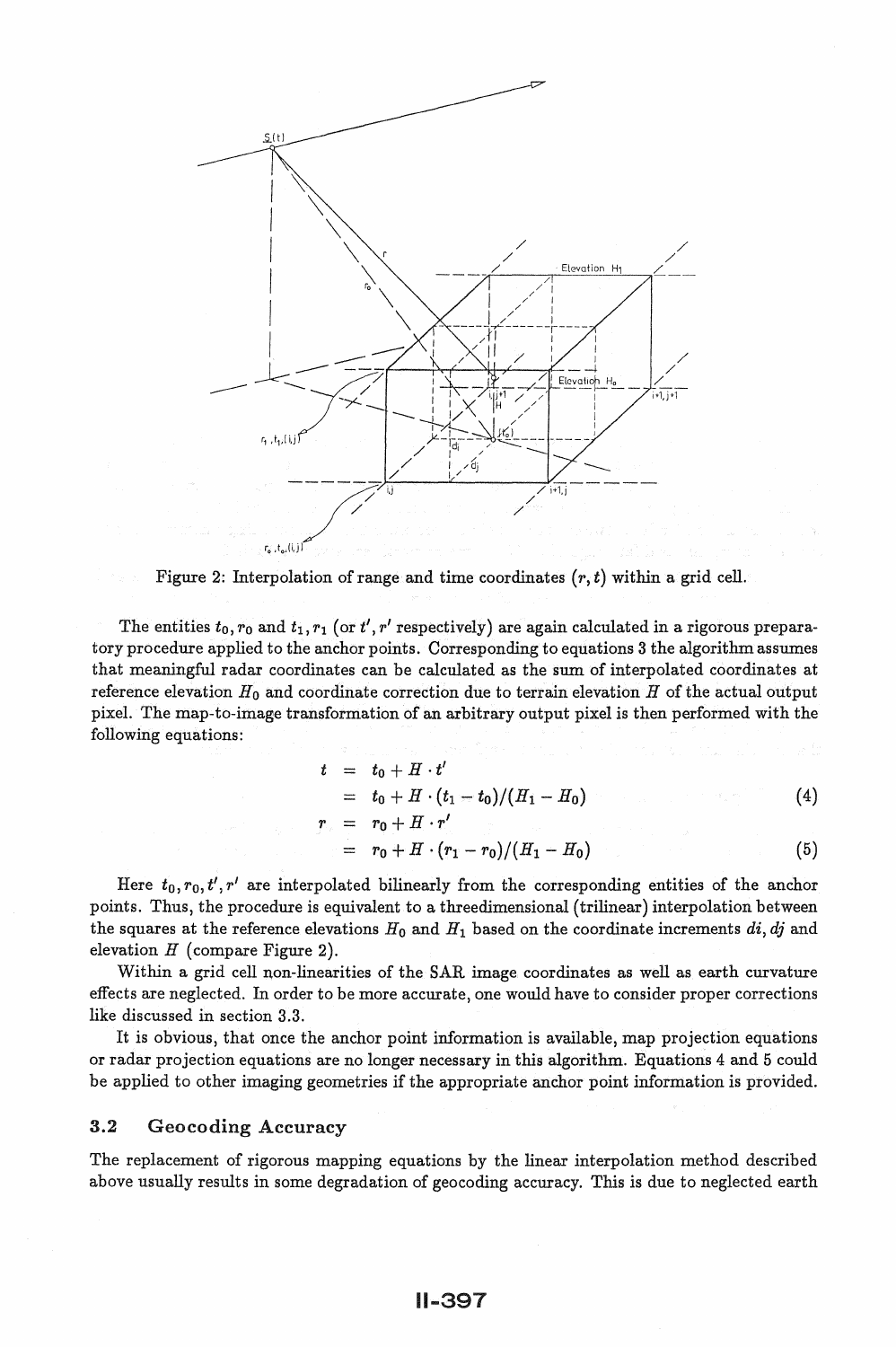| Grid size | Max. range error (meters) |           |           |  |
|-----------|---------------------------|-----------|-----------|--|
| (meters)  | Near range                | Mid range | Far range |  |
|           |                           |           |           |  |
| 1000      | 0.1                       | 0.1       | 0.1       |  |
| 2000      | 0.5                       | 0.5       | 0.5       |  |
| 3000      | 1.2                       | 1.1       | 1.0       |  |
| 4000      | 2.1                       | 1.9       | 1.8       |  |
| 5000      | 3.2                       | 3.0       | 2.8       |  |
| 6000      | 4.6                       | 4.4       | 4.1       |  |
| 7000      | 6.3                       | 5.9       | 5.5       |  |
| 8000      | 8.3                       | 7.8       | 7.2       |  |

Table 2: Maximum errors of interpolated slant ranges at reference elevation *Ho* in near, mid and far range. A 100 kilometer swath has been assumed.

curvature effects and non-linearities of image coordinates within an "anchor point box".

Therefore, a test program was implemented which determines the differences of slant ranges at the reference elevation  $H_0$ , calculated both in a rigorous way and by means of interpolation. A simple imaging geometry with parameters representative for SEASAT or ERS-1 and various widths for the grid cella between anchor points were assumed. The resulting maximum range errors in near, mid and far range of a 100 kilometer swath are given in Table 2.

The experiment showed, that the maximum errors always occur at the center point of a grid cell. The maximum range error at the reference elevation, e.g., is around 3 meters for a mesh size of 5000 meters. It can be seen from Table 2, that the amount of maximum range errors is about the same across the whole SAR swath; differences between near and far range are up to about 1 meter for a cell size of 8000 meters.

With reference to azimuth coordinate calculation the situation is more complex since the Doppler frequency is a function of the geographic location on earth. A practical application of this algorithm to the Bonn test area with a terrain variation of only some 500 meters showed, that for this data set equation 4 leads to sufficiently accurate azimuth coordinates.

### 3.3 Higher Order Correction Terms

As can be seen from Table 2 the errors of SAR image range coordinates calculated from equation 5 can be kept sufficiently small if a properly small mesh size for the anchor point grid is selected. If the wish exists to be even more accurate one would have to add additional correction factors like

- a factor compensating the non-linearity of range in the across-track direction and earth curvature effects. The maximum errors caused by these phenomena correspond to the values given in Table 2 (about 3 meters for a grid size of 5000 meters).
- a factor compensating the non-linearity of range in elevation direction. For the consideration of this error source one should use a second order elevation correction factor  $(r'')$ which might be considered constant for one grid cell or even for the overall scene and causes no additional interpolation.

Then slant range coordinates can be calculated as follows:

$$
r = r_0 + \Delta r_0 + r' \cdot H + r'' \cdot H^2 \tag{6}
$$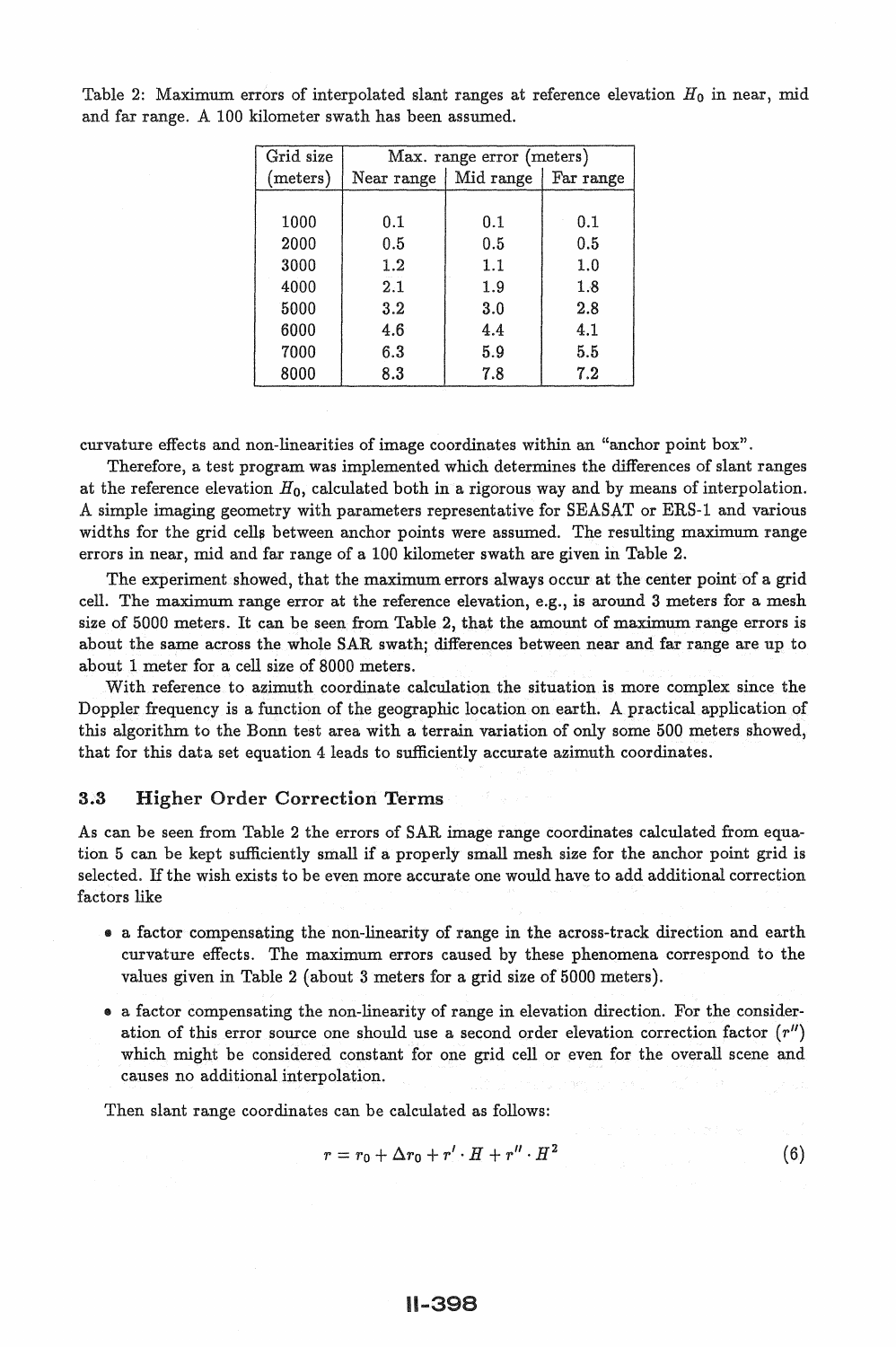| Algorithm | Map-to-object            | Object-to-image       | CPU time<br>requirement |
|-----------|--------------------------|-----------------------|-------------------------|
| A         |                          | $rigorous - rigorous$ | 71:17                   |
| B         | rigorous                 | rigorous              | 72:09                   |
| C         | interpolative — rigorous |                       | 23:31                   |
| D         | interpolative            | rigorous              | 24:31                   |
| E         | interpolative            |                       | 05:09                   |

Table 3: CPU time requirements (min:sec) for geocoding the Bonn test area on a VAX 11/750 computer. Different algorithms for map-to-image transformation have been assumed.

Equivalent corrections also could be applied to the SAR image azimuth coordinate.

# 4 Practical Application of the Described Algorithms

The Bonn test area was used for practical experiments to geocode a SAR image using the various algorithms discussed in the foregoing sections. Due to the results obtained in the course of the accuracy studies, which are summarized in Tables 1 and 2 a spacing of 4000 meters was selected for the anchor point grids to be used in the interpolation-based algorithms. Thus, for this test area the sample rate of the anchor point grid was 80 by 80 DEM pixels with a pixel resolution of 50 meters.

Table 3 shows the CPU times required for geocoding the Bonn test area on a VAX 11/750 computer using different geocoding algorithms as follows:

- Algorithm A: Rigorous map-to-image transformation using map projection equations and radar projection equations; implicit map-to-object transformation in the process of geocoding each individual DEM pixel.
- Algorithm B: Rigorous map-to-image transformation using map projection equations and radar projection equations; external map-to-object transformation in a preparatory processing step, creating a separate data file.
- Algorithm C: Implicit bilinear interpolation of Cartesian  $X, Y, Z$  coordinates using an anchor point grid; rigorous object-to-image resection using radargrammetric equations.
- Algorithm D: External map-to-object transformation based on the anchor point grid, creating a separate data file; rigorous object-to-image resection using radargrammetric equations.
- Algorithm E: Bilinear interpolation of radar range and time coordinates using the anchor point grid.

It can be concluded from Table 3 that the map-to-object transformation accounts for the major part of the CPU time required for the overall map-to-image transformation, if it is performed in the rigorous way. This especially is valid for the costly map projection equations of, in the present case, the Gauss-Krueger transformation.